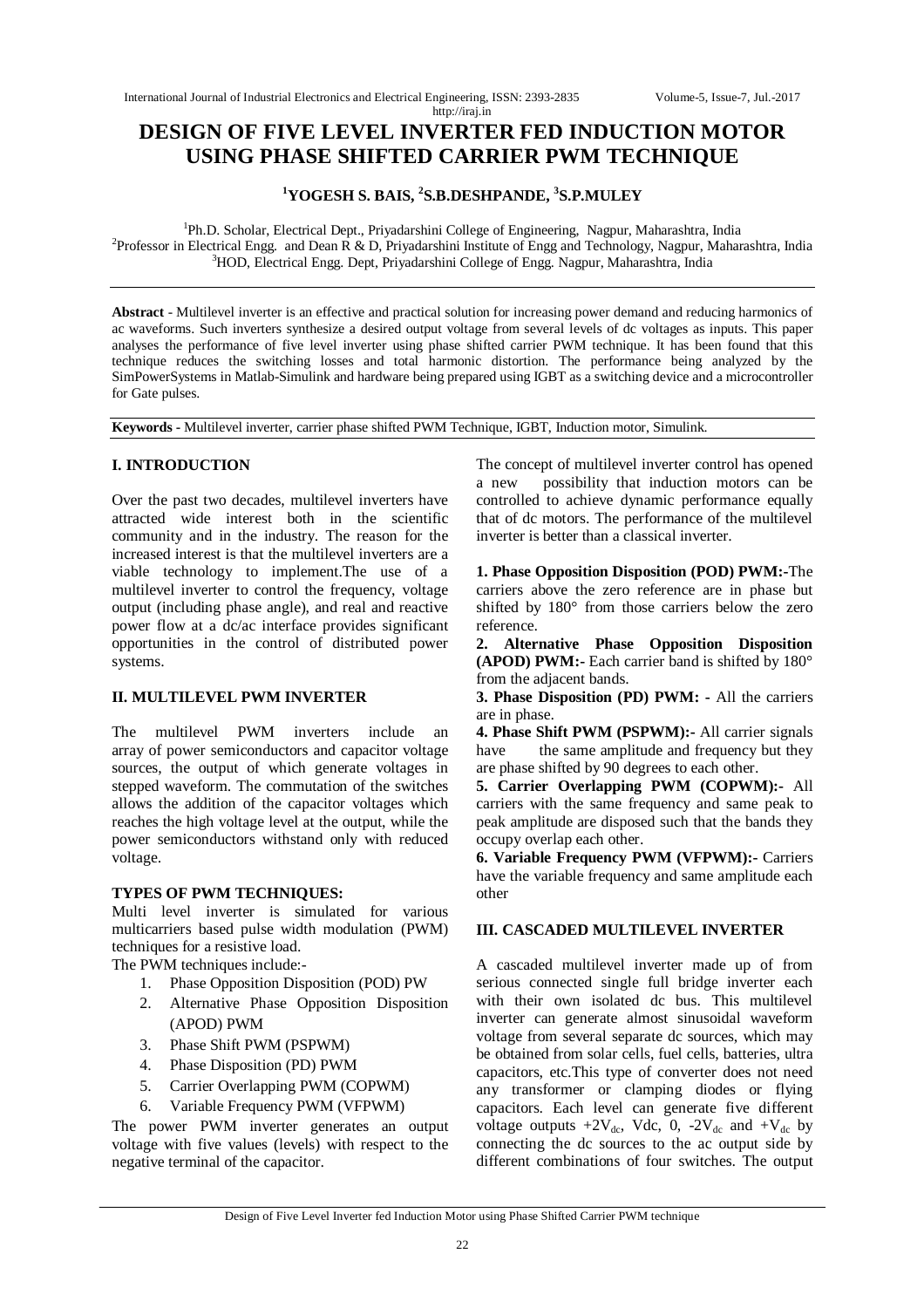voltage of an M-level inverter is the sum of all the individual inverter outputs.

# **IV. ADVANTAGE OF MULTILEVEL INVERTER OVERCONVENTIONAL TWO LEVEL INVERTER**

A multilevel inverter has four main advantages over the conventional bipolar inverter. First, the voltage stress on each switch is decreased due to series connection of the switches. Therefore, the rated voltage and consequently the total power of the inverter could be safely increased.

Second, the rate of change of voltage (dv/dt) is decreased due to the lower voltage swing of each switching cycle. Third, harmonic distortion is reduced due to more output levels. Fourth lower acoustic nois and electromagnetic interference (EMI) is obtained.

# **CARRIER PHASE SHIFT PWM TECHNIQUE**

In case of phase shift PWM technique, the carriers are horizontally displaced. This introduces a new parameter  $\theta$  (phase shift angle) for controlling the output voltage. The output voltage is found to be greatly dependent on the phase shift angle.

The carriers have the same frequency  $f_{cr}$  and the same peak to peak amplitude  $V_{cr}$ .

For five level triangular carriers required  $(m-1) = 4$ where m= voltage level.

There is a phase shift between any two adjacent carrier waves, given by

$$
\begin{array}{c}\n\varnothing_{\rm cr} = 360^{\circ} / \text{ (m--1)} \\
\text{Here } \varnothing_{\rm cr} = 360^{\circ} / \text{ 4} \\
\varnothing_{\rm cr} = 90^{\circ}\n\end{array}
$$

The principle of the phase shifted modulation for a five-level CHB inverter, where four triangular carriers are required with a 90° phase displacement between any two adjacent carriers.





**Fig 1. Block Diagram of the proposed scheme**

1. IGBT

2. DIODE RECTIFIER

**V. COMPONENTS USED**

- 3. CAPACITIVE FILTER
- 4. MICRO-CONTROLLER
- 5. GATE PULSE GENERATOR
- 6. OPTO COUPLER
- 7. INDUCTION MOTOR
- 8. GATE DRIVER
- 9. STEP DOWN TRANFORMER

#### **MAIN COMPONENTS**

#### **IGBT**

IGBT stands for Insulated Gate Bipolar Transistor. It is a three terminal power semiconductor device with four alternating layer (P-N-P-N) and primarily, it used as an electronic switch. It switches electric power in many modern appliances. It is designed to turn on and turn off rapidly.

The IGBT combines the simple gate-drives characteristics of MOSFET with high current and low saturation voltage capability of bipolar transistor.



# **ADVANTAGES OF IGBT OVER MOSFETS**

While designing this circuit, a choice had to be made between the two main types of switches used in power electronics. One is the power MOSFET, which is much like a standard MOSFET, but designed to handle relatively large voltages and currents. The other is the insulated gate bipolar transistor, or IGBT. IGBTs tend to be used in very high voltage applications, nearly always above 200V, and generally above 600V. IGBT have less conduction and power loss as compare to MOSFETs. Switching of IGBT is better than MOSFETs.

But IGBT do not have the high frequency switching capability of MOSFETs.

# **PULSE GENERATOR**

Pulse generator is either electronic circuit or a piece of electronic test equipment used to generate rectangular pulses.

Pulse generator usually allows control of the pulse repetition rate (frequency), pulse width; delay with respect to an internal or external trigger and the high and low voltage level of the pulses. Pulse generator

Design of Five Level Inverter fed Induction Motor using Phase Shifted Carrier PWM technique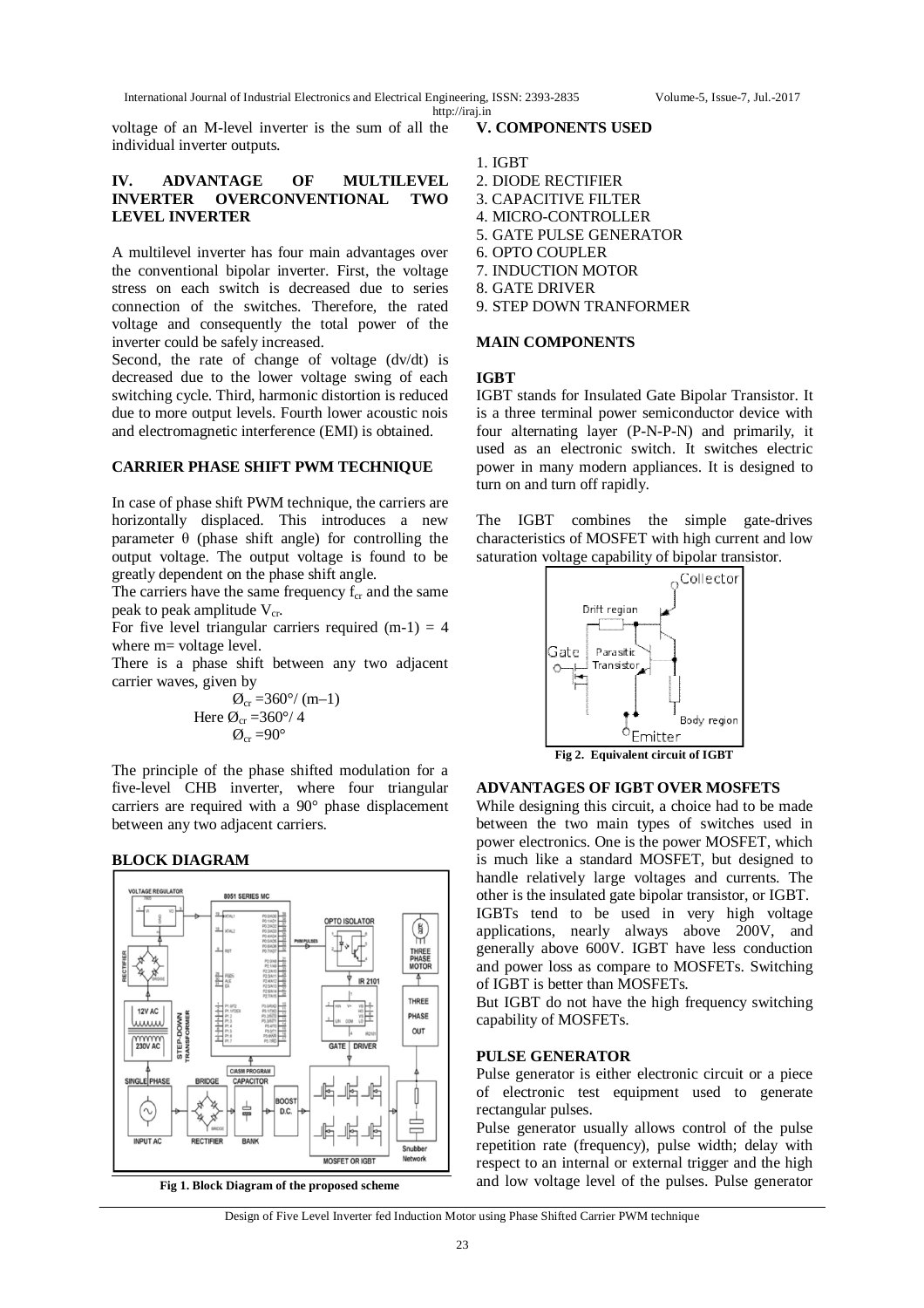are available for generating output pulses having a width (duration) ranging from minutes down to under 1 picosecond.

#### **MICRO-CONTROLLER**

A micro-controller is a small computer on a single integrated circuit containing of processor core, memory, and programmable input/output peripherals. Micro-controllers are designed for embedded applications, in contrast to the microprocessors used in personal computer or other general purpose applications.

Micro-controllers are used in inverter for controlling switching of IGBT and other programs.

Micro-controllers are used in automatically controlled product and devices, such as automobile engine control systems, remote controls, power tools.

# **DIODE RECTIFIER**

Diode rectifier is used to convert AC into DC these are used as half wave rectifier or full wave rectifier. Points to remember

- Maximum forward current capacity
- Maximum reverse voltage capacity
- Maximum forward voltage capacity

The diode of some capacities can be used in place of one another.

Diode of more capacity can be use in place of diode of low capacity.

Diode of low capacity cannot be used in place of high capacity.

# **OPTO COUPLER**



**Fig 3. Opto-Coupler**

It is the component that use for protection purpose, from high voltage circuit to low voltage circuit. Opto-coupler prevents high voltage from affecting the system receiving the signal.

Commercially available isolator withstands input to output voltage up to 10 KV. It is also called as optoisolator.

# **VI. RESEARCH OBJECTIVE**

Multilevel inverters have drawn tremendous interest in the power industry. They present a new set of features that are well suited for use in reactive power compensation.

Multilevel inverters will significantly reduce the magnitude of harmonics and increases the output voltage and power without the use of step-up transformer. The general function of this multilevel inverter is to synthesize a desired voltage from several DC sources.



**Fig 4. Single Phase Structure of Cascaded Five-level Inverter**



**Fig 5. Three Phase Structure Of Cascaded Five- Level Inverter**

#### **DESCRIPTION:**

In this research, a three phase five level Cascaded H-Bridge inverter fed induction motor drive will be designed and implemented.

Five levels will be realized by cascading two Hbridges with equal dc sources value. The proposed inverter can reduce the harmonic contents by using phase shifted carrier PWM technique. V/f is an efficient method for speed control in open loop.

In this scheme, the speed of induction machine is controlled by the adjustable magnitude of stator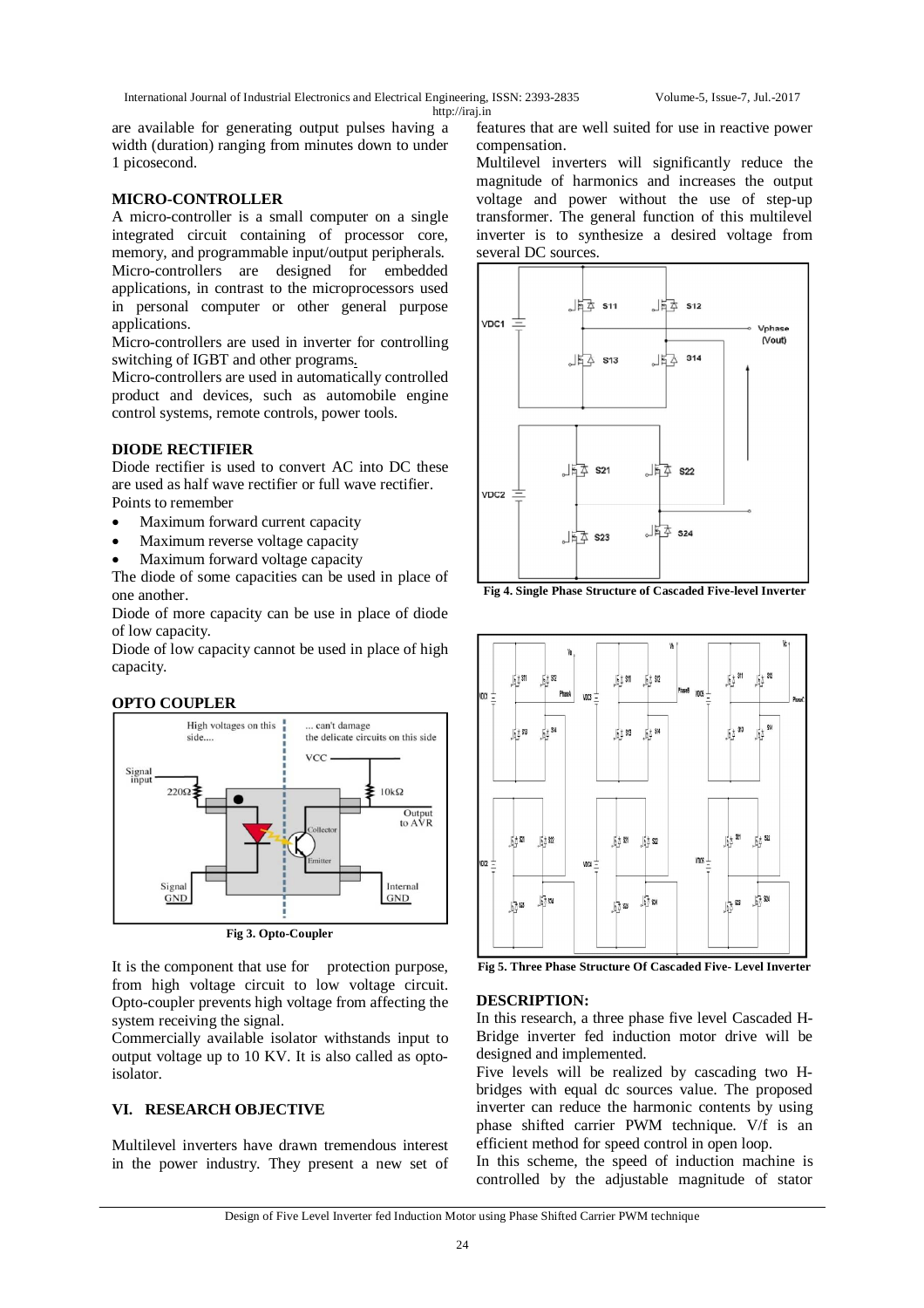voltages and its frequency in such a way that the air gap flux is always maintained at the desired value at the steady state.

Here the speed of an induction motor is precisely controlled by using five levels cascaded H-bridge Five level inverter.

**Table 1: SWITCHING TABLE**

| $S_{11}$     | $S_{22}$         | $S_{12}$     | $S_{21}$         | $\bar{V}_{\underline{M}}$                          | $\rm V_{N2}$                                             | $V_{\mathbf{a}}$                                      |
|--------------|------------------|--------------|------------------|----------------------------------------------------|----------------------------------------------------------|-------------------------------------------------------|
| 1            | 0                | 1            | 0                | $\bar{V}_{\underline{de}}$                         | $\bar{V}_{\underline{dc}}$                               | $2 V_{dc}$                                            |
| $\mathbf{1}$ | 0                | $\mathbf{1}$ | 1                | $\bar{V}_{\underline{dc}}$                         | 0                                                        | $\overline{\mathrm{V}}_{\underline{\mathrm{dc}}}$     |
| $\mathbf{1}$ | $\boldsymbol{0}$ | 0            | $\boldsymbol{0}$ | $\overline{\mathrm{V}}_{\underline{\mathrm{dc}}}$  | $\bf{0}$                                                 | $\bar{V}_{\underline{de}}$                            |
| 1            | $\mathbf{1}$     | 1            | 0                | 0                                                  | $V_{dc}$                                                 | $\bar{V}_{dc}$                                        |
| 0            | $\bf{0}$         | $\mathbf{1}$ | 0                | 0                                                  | $\rm V_{dc}$                                             | $V_{dc}$                                              |
| 0            | $\pmb{0}$        | 0            | 0                | 0                                                  | $\bf{0}$                                                 | 0                                                     |
| 0            | 0                | 1            | 1                | 0                                                  | 0                                                        | 0                                                     |
| 1            | 1                | 0            | 0                | 0                                                  | $\bf{0}$                                                 | 0                                                     |
| $\mathbf{1}$ | $\mathbf{1}$     | $\mathbf{1}$ | $\mathbf{1}$     | 0                                                  | 0                                                        | $\bf{0}$                                              |
| 1            | 0                | 0            | $\mathbf{1}$     | $\bar{V}_{\underline{dc}}$                         | $-\nabla_{\underline{d}\underline{c}}$                   | $\bf{0}$                                              |
| 0            | 1                | 1            | 0                | $-\overline{V}_{\underline{dc}}$                   | $\overline{V}_{\underline{dc}}$                          | 0                                                     |
| 0            | 1                | 1            | 1                | $-\overline{V_{dc}}$                               | $\bf{0}$                                                 | $-\overline{\mathbf{V}_{dc}}$                         |
| 0            | 1                | 0            | 0                | $-\overline{\mathrm{V}}_{\underline{\mathrm{dc}}}$ | 0                                                        | $-\overline{\mathbf{V}}_{\mathbf{d}\mathbf{c}}$       |
| 1            | 1                | 0            | 1                | 0                                                  | $-\nabla_{\underline{\text{dc}}}$                        | $-\overline{\mathbf{V}_{\underline{d}\underline{c}}}$ |
| 0            | $\bf{0}$         | 0            | 1                | 0                                                  | $-\overline{\mathbf{V}_{dc}}$                            | $-V_{dc}$                                             |
| 0            | 1                | 0            | 1                | $-\nabla_{\mathbf{d}\mathbf{c}}$                   | $-\nabla_{\underline{\mathbf{d}\underline{\mathbf{c}}}}$ | $-2$ $V_{dc}$                                         |

# **DESCRIPTION**

The three phase five level cascaded h-bridge voltage source inverter is shown circuit diagram 3 .In the conventional technique normal PWM method is used. So that the voltage and current is of poor qualities and the switching frequency causes more amount of switching losses.

Those drawbacks are rectified using three phase cascaded h-bridge multilevel inverter.

The voltage and current qualities are better and the switching losses are reduced when compared to the conventional technique. Also the THD is found to be better.

# **FEATURES OF PWM TECHNIQUE:-**

- Carriers are horizontally displaced.
- Main use is to allow the control of power supplied to the electrical device.
- Used to encode information for transmission.
- The drawback associated with this technique is that the switching actions in this case are not balanced.



# **(For 1 -phase CHB Inverter):**



**Fig 7. MATLAB Simulation Diagram for 1-phase CHB Inverter**

# **Hardware Setup for 5-level Inverter**



**Fig 8. Level Output Line-voltage of a Five-Level Inverter as seen on CRO**

# **CONCLUSION**

Experimentally, the multilevel cascaded inverter using the 24 switches and single sources with phase shifted pulse width modulation is prepared. The five level cascade inverter has been built using POWER MOSFET for the bridge inverter as shown above. The gating signals are generated using phase shifted carrier pulse width modulation. The hardware implementation of proposed method of multilevel cascade inverter is shown in fig.

Design of Five Level Inverter fed Induction Motor using Phase Shifted Carrier PWM technique

**FIVE LEVEL VOLTAGE OUTPUT WAVEFORM:**